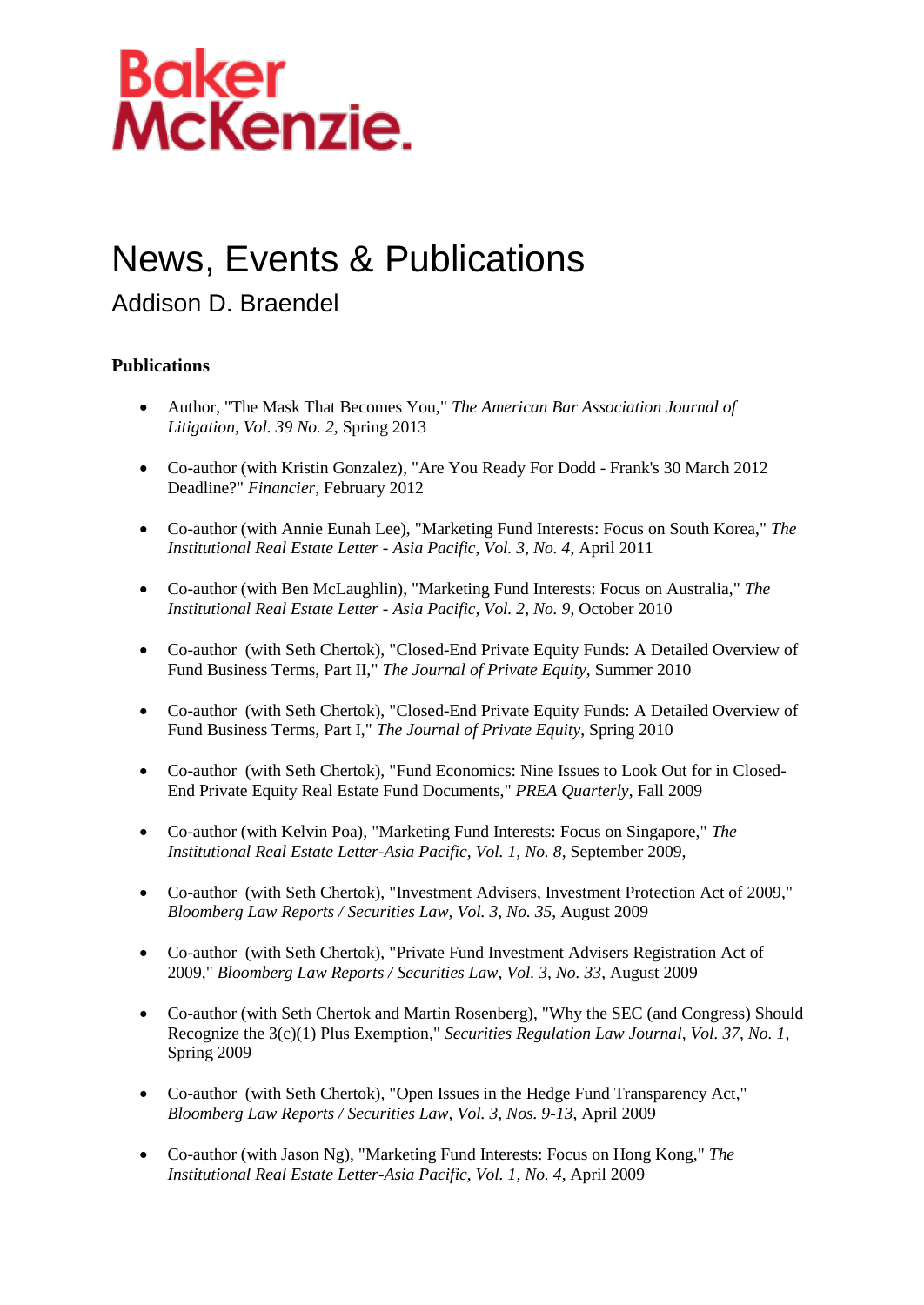# **Baker<br>McKenzie.**

- Co-author (with Seth Chertok and Martin Rosenberg), "A Time for Reform: Allowing a Hybrid Exemption Under the Investment Company Act of 1940," *Bloomberg Law Reports*, 21 July 2008
- "Defeating Poison Pills Through Enactment of a State Shareholder Protection Statute," *Delaware Journal of Corporate Law Vol. 25, No. 651*, 2000; reprinted in *Bank and Corporate Governance Law Reporter Vol. 26, No. 163*, 2001 and *Issue Alert*, June-July 2001
- "Winding Up a Delaware Corporation: Directors' Fiduciary Duties and Statutory Procedures," *Securities Regulation Law Journal Vol. 26, No. 344*, Winter 1999; reprinted in *The Corporate Analyst*, February 1999
- Co-author (with Leo Herzel), "Law and Economics in Action," *The New Palgrave Dictionary of Economics and the Law*, 1998

#### **Presentations**

- Presenter, "Private Equity Funds," *Loyola University*, Chicago, IL, 12 September 2016
- Presenter, "Private Equity Issues in Real Estate," *16th Annual Commercial Real Estate Institute*, Practising Law Institute, New York City, 22 November 2014
- Speaker, "Dodd-Frank/JOBS/Volcker Regulatory Change is Coming: Understanding the Impact and What Real Estate Funds Need to Do Now," *IMN 10th Annual Winter Forum on Real Estate Opportunity & Private Fund Investing Forum*, Laguna Beach, CA, 23 January 2013
- Speaker, "What's the New Normal? Fund Performance; An Update on Financial Reform, Gov't Programs, Advisors Act Registration; Real Estate Market Update & Outlook for 2011," *IMN 8th Annual Winter Forum on Real Estate Opportunity & Private Fund Investing Forum*, Laguna Beach, CA, 12 January 2011
- Speaker, "Best Practices Guide to Managing the LP-GP Relationship," *IMN 7th Annual Winter Real Estate Opportunity & Private Fund Investing Forum*, Laguna Beach, CA, 13 January 2010
- Speaker, "Exploring The Opportunities: Mezzanine Loan & Debt Finance Funds," *IMN 6th Annual Winter Forum On Real Estate Opportunity & Private Fund Investing*, Laguna Beach, CA, 21 January 2009
- "Strategies for Raising Funds in the Current Environment," *IMN 9th Annual US Real Estate Opportunity & Private Investing Forum*, New York, 28 May 2008
- "Comparing Real Estate Routes To Market: REITs, Secondaries, Funds-Of-Funds, Hedge Funds & Real Estate Private Equity," *IMN 5th Annual Winter Forum On Real Estate Opportunity & Private Fund Investing*, Laguna Beach, CA, 23 January 2008